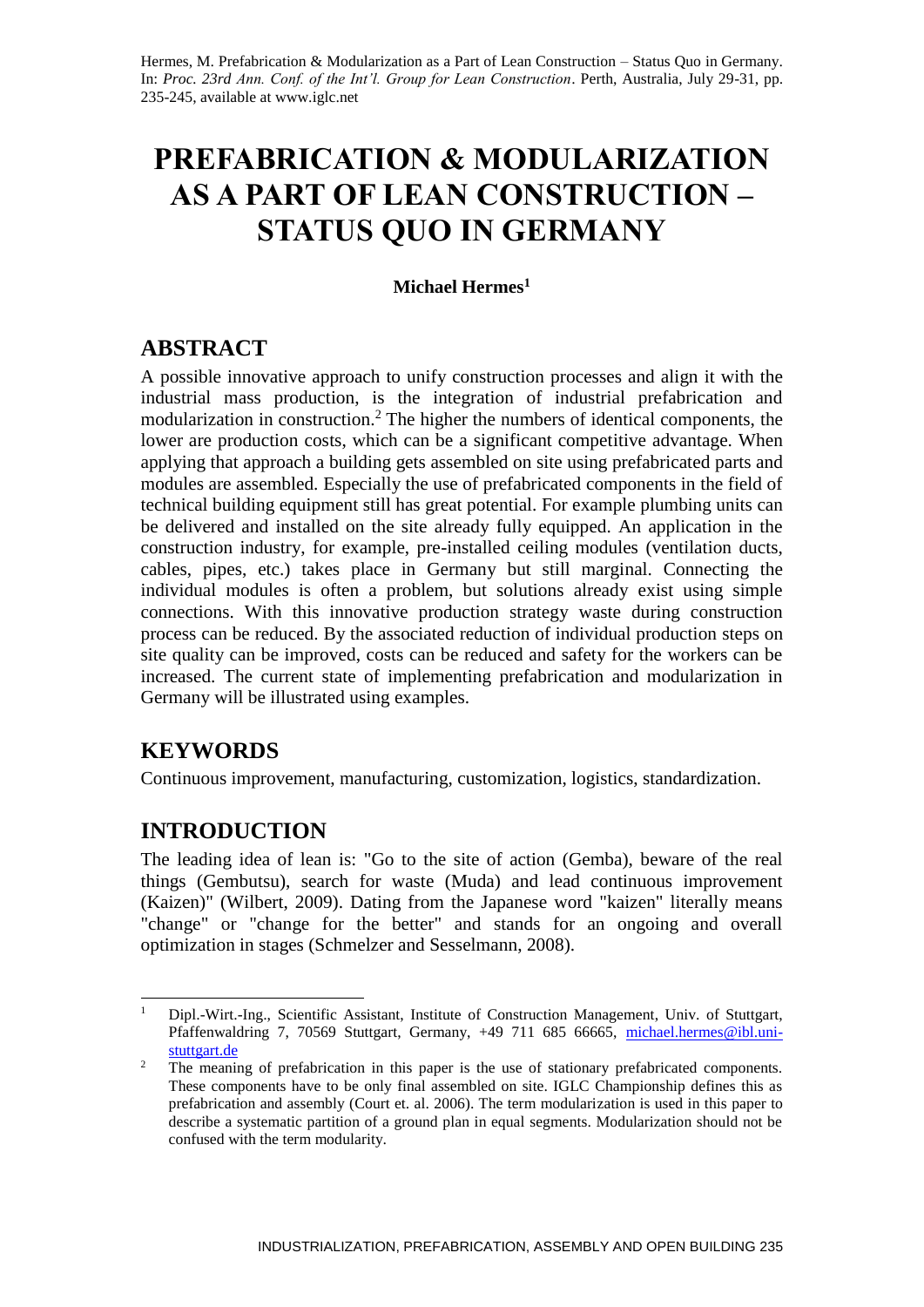This key principle of the Lean concept applies across all lean disciplines. Kaizen is the basis for Lean Production, Lean Management and Lean Construction. A capitalintensive innovation can cause a sudden break or big changes. In the continuous improvement process, however, is trying to reach a positive change within the company through many small steps. Through a combination of innovation and continuous improvement achieved standards can be secured and new standards can be developed. Thus create competitive benefits of great importance (Kirsch, 2008).

# **PREFABRICATION AND MODULARIZATION IN LEAN CONSTRUCTION**

#### **LITERATURE REVIEW**

Continuous improvement can be achieved by various measures. In the construction industry innovative project forms were developed, such as the Last Planner System (LPS) and Lean Project Delivery System (LPDS). The aim of this lean construction tools is to structure the manufacturing processes at the site to ensure a steady flow of information and resources and to avoid waste of resources (Ballard, 2000). This goal is achieved by a collaborative working of all stakeholders at an early stage. Builders, architects, engineers, contractors and suppliers are integrated from the beginning in the planning and can usefully bring in their Know How like that contributing to a positive course of the project at an early stage of the project. The use of simulations helps to optimize production planning processes (Berner, et. al., 2013). As a result, costs are reduced, deadlines are met due to mutual commitments and qualities are planned according to the customer.

However, it is necessary to examine further optimization opportunities to live the Kaizen principle. Especially in the construction industry, there is great potential to improve manufacturing processes and eliminate waste. Material buffer and buffer time can be eliminated by optimizing logistics. An optimized logistics concept contains to a large extent prefabricated components. These can be supplied to and installed on the site just-in-time. It is possible to use the advantages of a stationary production thus reducing working time on construction site. Furthermore the quality and safety at work, is increased by the processing of prefabricated components. Costs can be reduced because many of the same components can be prefabricated in series and not every component needs to be built on its own. The basis for this is that a pattern is used for a building floor plan. It is important that the individual character of each building is not lost. However, it is possible to assign 80% of a building floor plan to an algorithm thus using many of the same components. This modular concept can help to reduce the complexity (Hovestadt, 2014).

Another important point in the context of continuous improvement is the standardization<sup>3</sup> of building products. In the construction industry, there are many manufacturers that produce similar components. However, the components usually have different dimensions and have to be individually adapted to the building.

 $\overline{3}$ <sup>3</sup> Standardization: The meaning of the term standardization differs from prefabrication or modularity. International standardization of components (dimensions, connectors etc.) is the basis for a wide use of prefabricated products. An early integration of prefabricated products in the design process requires components standards that fulfill a multivendor-capability.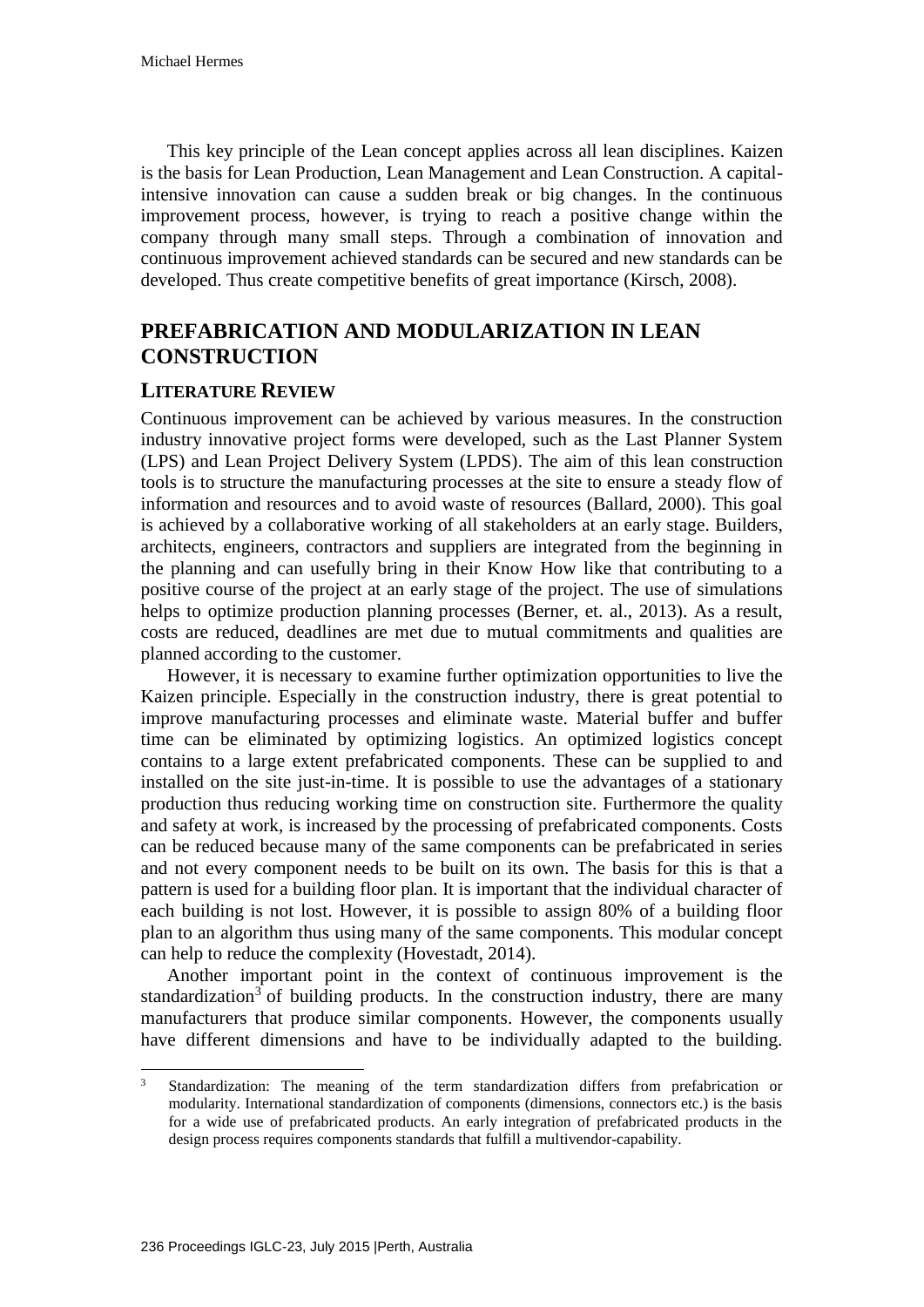Standardization, as it exists, for example, in the automotive industry, isn't common yet in the German construction industry. Attempts at standardization have been made, but there was always a contradiction between maximum standardization and flexibility. This restricts creativity why architects often oppose standardized products. But standardization should ensure optimal implementation and contribute to compatibility. Therefore, the focus of standardization is currently at the interfaces between components and not at the individual components per se (Gibb, 1999).

The construction industry is not yet focussing on standardizing systems and products. The focus currently lies on systematically optimizing the organization and processes. Goal must be to effectively utilize the advantages of standard products or components in the early planning process (Aapaoja and Haapasalo, 2014). In this area, there is much to be done to standardize products to appropriate standards and regulations. On this basis, a building can be planned considering the components that will be used and thus ensuring execution-orienting. By defined standards the quality of individual components can be increased (Groenmeyer, 2012).

To use the great advantage of prefabrication in construction projects, a change of thinking in the construction industry is necessary. You may have to move the focus from an individual project execution dealing with unique objects towards a standardized process like in the stationary industry. Therefore, the standardization of products and processes are an essential and maybe even the most important factor to be considered when it comes to optimal prefabrication (Ballard and Arbulu, 2004).

## **INTEGRATION OF PREFABRICATION/MODULARIZATION IN LAST PLANNER SYSTEM**

The Last Planner System is meant as a method of scheduling and production in the planning and in the execution phase. The LPS requires a partnership of the people involved in the project (Last Planner). This can ensure that the required manufacturing process is understood and comprehended by all before starting work. The planning of manufacturing processes in accordance with the LPS forces the supervisor to plan and prepare for the work. It is elementary that they are aware of need of the following trades. Critical points between the individual trades can be addressed in regular meetings during the design phase in order to avoid obstruction on site. Previewing planning guarantees that the necessary information and resources for the implementation of the processes are available on time. Thus, the work can be done according to the joint planning. This reduces waste by faults, reduces costs and gives certainty in meeting deadlines (Gehbauer, 2011).

It is clear that prefabrication is not part of LPS. However the benefits of prefabricated components can be optimally integrated in the LPS. It is particularly useful during the execution phase, to draw on the expertise of the contractors. In this case, not only to the statements regarding the scheduling but also the know-how regarding construction is used systematically. The contractors usually have the best knowledge about the availability of prefabricated products including knowledge about dimensions or other parameters that should be considered in the planning. That fact is the basis for the matching algorithm that needs to be found in order to modularize a building. The objective here is to break down the plan into as many equal areas in which the same prefabricated construction products can be installed.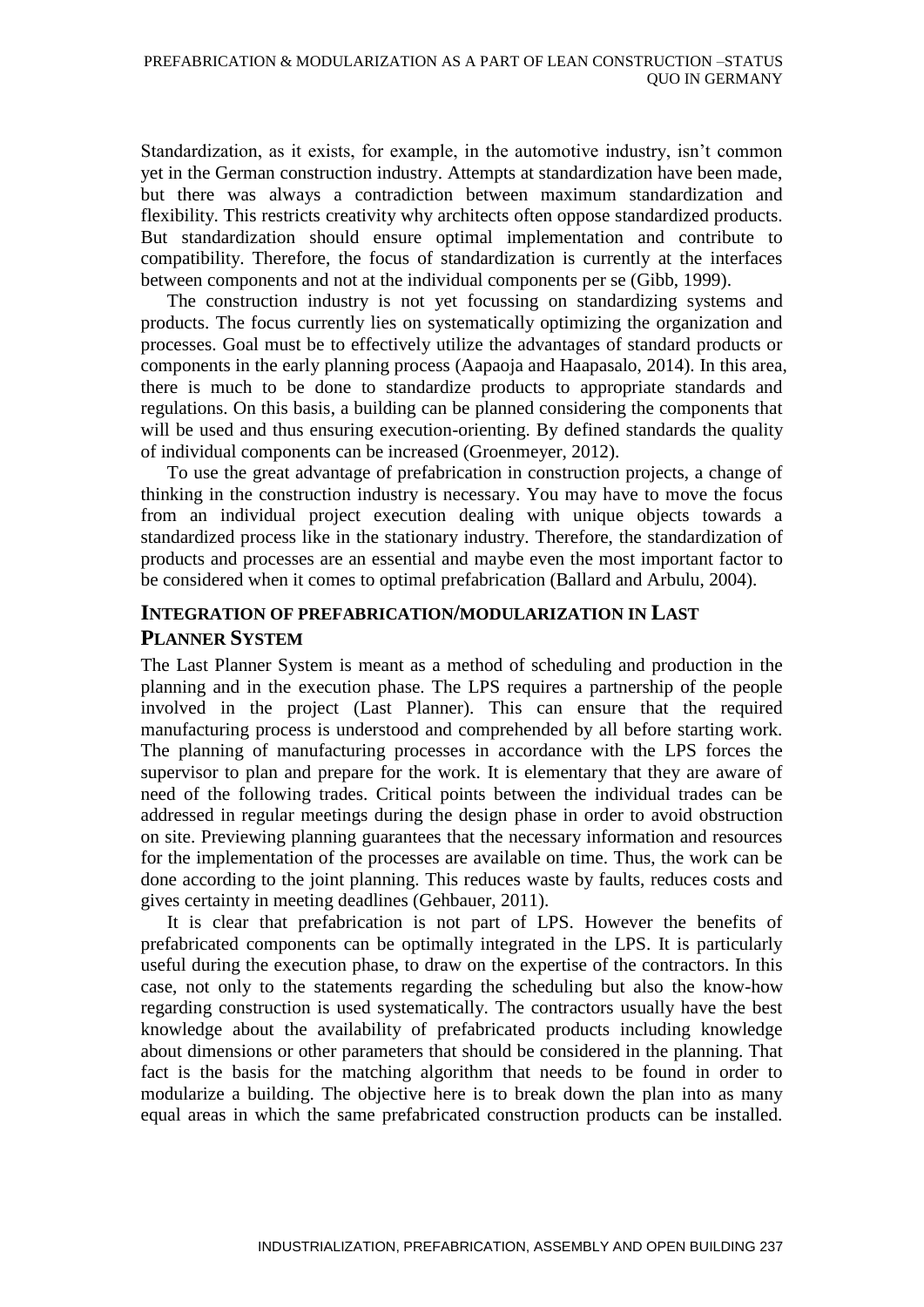Applying this modular concept and including mass-produced components, the cost can be reduced by up to 20% (Hovestadt, 2014).

## **INTEGRATION OF PREFABRICATION / MODULARIZATION IN LEAN PROJECT DELIVERY SYSTEM**

The Lean Project Delivery System intends to integrate the executing companies already during planning. The different project phases (design, construction and operation) are looked at integrally in LPDS (Sonntag and Hickethier, 2010). The LPDS is a lean technique that integrates various phases in order to facilitate the design and implementation of construction projects. It is based on close collaboration between the members of the project team. The parties are bound by a code of conduct which does not focus primarily on project success of individuals, but to realize success of the overall process. The LPDS provides a tool to cope with the normal problems occurring on site, such as cost overruns, time delays or poor quality. Furthermore, it contributes to the optimization of the entire design and construction process (Forbes and Ahmed, 2011).

The LPDS integrates the three components of the TVF-theory (transformation, value and flow) and implements them by structuring and control. This contributes to an improvement. The LPDS intends to organize the work on the site so that the three basic objectives can best be implemented:

- Deliver the product,
- Maximize the value,
- Reduce waste.

In contrast to traditional projects, which are divided into different phases (planning, procurement and construction) and are processed separately by a different group of people, the companies involved are already integrated into the decision-making processes during planning implementing LPDS (Ballard, et. al., 2002). Important factors are early procurement decisions. These are required that the suppliers are able to integrate their prefabricated solutions into the early design process. Early selection and early procurement are necessary to do the design around the prefabricated products. This is often called the "Alternative Procurement". All parties are required much earlier in the process (Mawdeslay and Long, 2002).

The LPDS is particularly suitable to take the advantage of prefabricated components to be integrated into the planning process. Thus takes place at an early stage of an execution-oriented planning. If not only executing companies but also substantial suppliers are involved in the project team, who's Know How can be included into the planning. The supplier knows your product best. They can make the planning requirements and know which parameters must be fulfilled that their prefabricated products can be used. Furthermore, suppliers can suggest on how a plan has to be slightly modified (modularized) so that a maximum number of same construction products can be produced. The number of same products lowers production costs and hence the construction costs. This effect is due to the fact that machinery and tools of the production are used more efficiently therefore causing lower unit costs. Furthermore, fewer steps in the production are necessary to setup the machines for new components.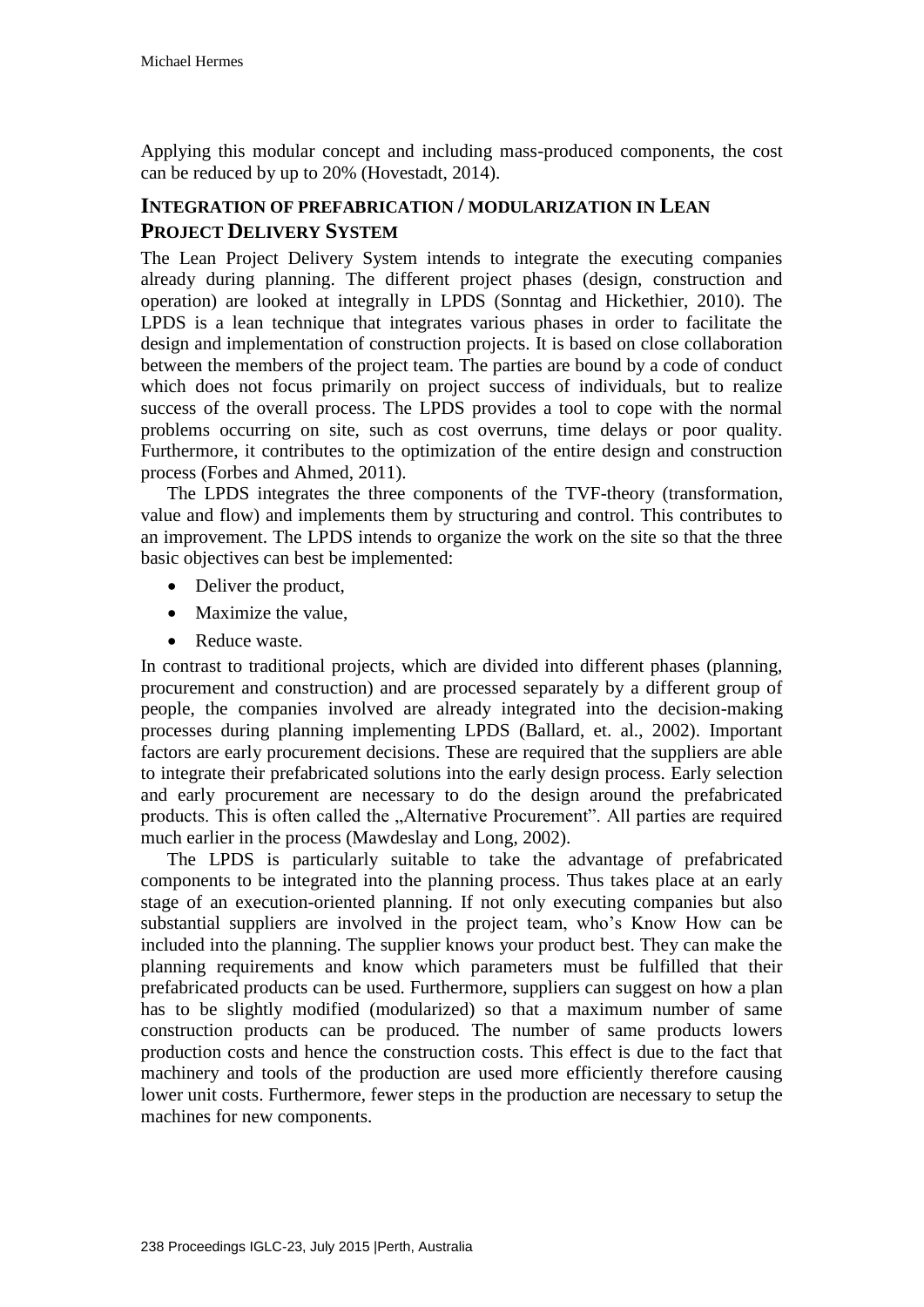As described, uniform standards for construction hardly exist, it is still necessary to manufacture components individually for each building. However aim is that for each building as many equal parts as possible are used. For this purpose, an individual planning by including executing companies, suppliers and manufacturers is elementary. The LPDS provides an ideal platform for this.

# **PREFABRICATION AND MODULARIZATION IN GERMANY – A STATUS QUO**

## **BACKGROUND**

Certain buildings are built modularized in Germany for many years. Examples of modularized constructions are halls, parking garages or simple hotels and office buildings that are assembled and prepared using special modular system. In this case, there are hardly creative possibilities, as a given raster is compulsory.

Also prefabricated components, which are stationary constructed and installed at the construction site, are also already in use for many years. Especially when it comes to prefabricated houses, prefabricated parts only have to be assembled on site. Prefabricated components are also increasingly used at traditional high building projects. The most common examples are:

- Reinforcement cages,
- Lattice girder plates as semi-finished parts,
- Prefabricated stairs.
- Facade systems,
- Room units systems,
- Wall elements,
- Plumbing units.



*Figure 1: Example of prefabricated plumbing cells and stationary production in a hall (Sanika GmbH, Via Primo Maggio 22, 38089 Storo (TN), Italy)*

However, this understanding of modularized construction and the examples of prefabrication mentioned above are not further considered. Derived from the example of a plumbing cell, it is intended to demonstrate what opportunities may arise in the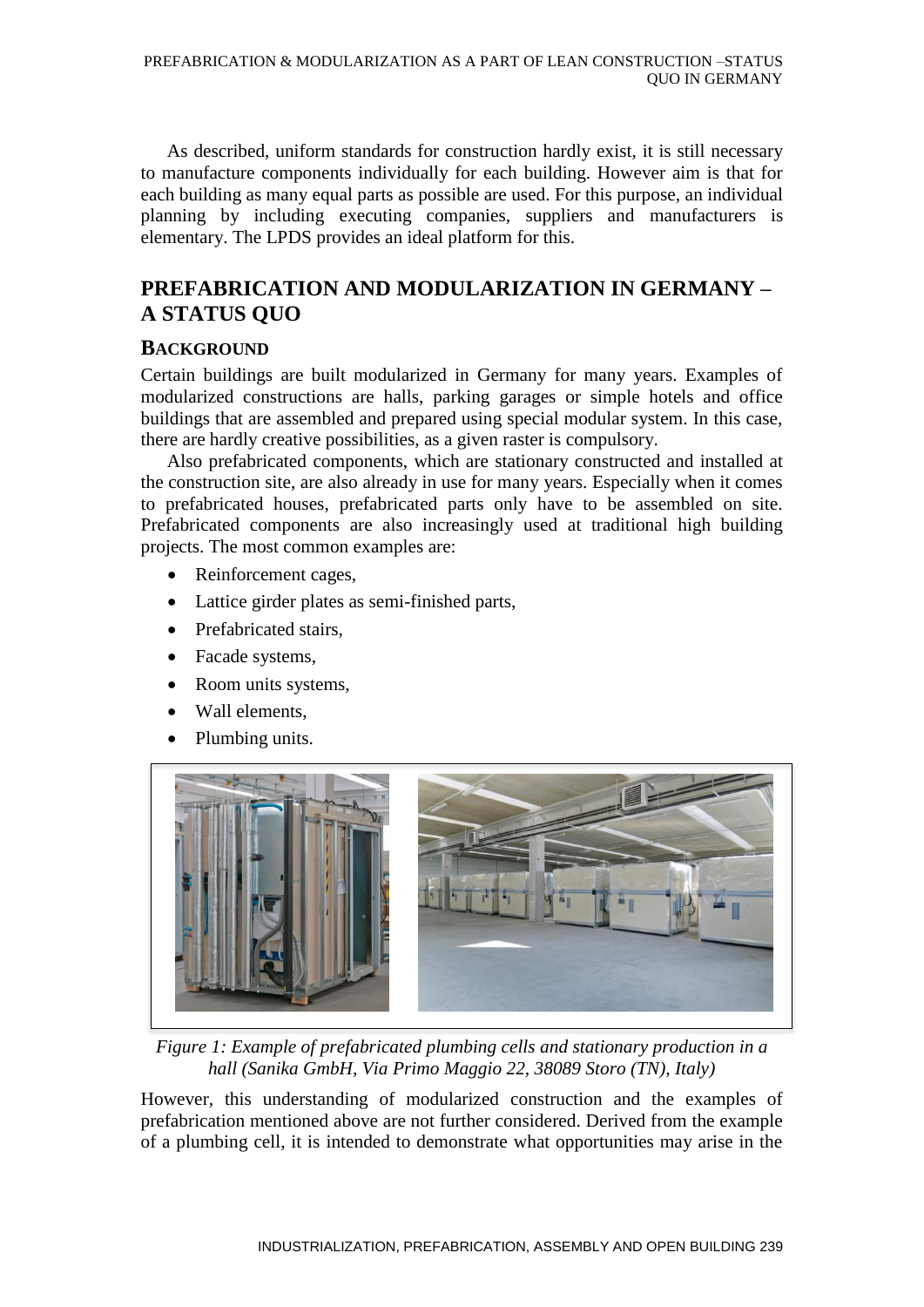prefabrication in the field of technical building equipment. Basis is the classification of an individual, complex building plan into as many equal areas as possible (modularization). Plumbing cells are often prefabricated in the field of technical building equipment. Hence they can be made in a production hall regardless of the weather, dirt and cramped conditions. These bathrooms are turnkey pre-assembled and only have to be put on the construction site with a crane ready to be installed. This usually happens already once the carcass has been erected. During the finishing the plumbing cells must only be connected to the power supply and connected to the pipe network. Ideal fields of application are buildings with high repetitions in terms of room concepts. Explicitly these are hotels, nursing homes, hospitals, residential complexes and correctional facilities.

Especially the technique for connecting the plumbing cells with the pipe network and the electrical wiring has improved significantly over the years. While in the past still complicated soldering took place, one can work with easily and quickly connectable pressing-joints today. This technological progress should be exploited for further pre-assembled modules to take into account in the planning and implementation at the site.

#### **MODULARIZATION OF COMPLEX BUILDING STRUCTURES**

As already described, the modularization of a building is essential for the optimal use of prefabricated construction. A complex floor plan can be analysed with the help of computer programs.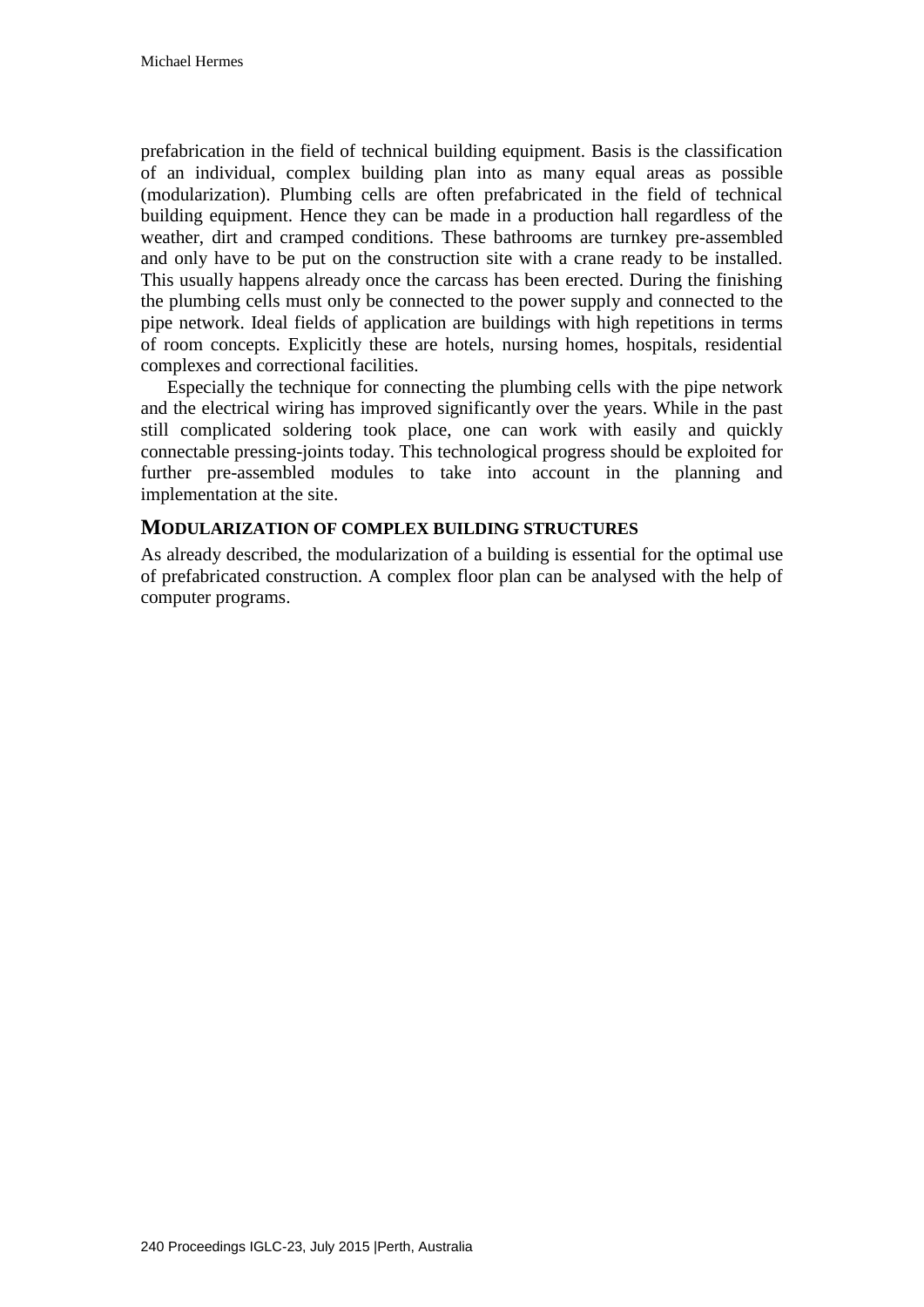

*Figure 2: Example for modularization building plan with planning basis (1), project coordinate system (2) and module technology plan (3) (Figure p. 26, 28 and 32 in Hovestadt 2014, Digitales Bauen GmbH, Germany)*

Using these data analysis suitable algorithms can be recognized and implemented. The floor plan can be described with a project coordinate system and in this as many equal areas will be presented and created by small changes in the design. This area plans and based on the technology module plans represent the operational area by pre-built series components. Furthermore, the complexity can be reduced in a design and on site-solutions are minimized by this modular construction. A reduced complexity is achieved, less individual solutions are necessary. These details don't have to be individually planned during execution planning and realized on site. This results in more repeats, resulting in higher quality, lower costs and greater adherence to deadlines. Another advantage is that the architectural quality is maintained.

## **WAYS OF PREFABRICATED CONSTRUCTION PRODUCTS IN TECHNICAL BUILDING EQUIPMENT**

The use of prefabricated components is limited in the field of technical building equipment in Germany usually only on Plumbing cells are used. In addition to the time and cost savings, the execution quality can be significantly increased. Just disciplines, which are frequently applied in problems during the design should, as far as possible be industrially prefabricated. These are the disciplines ventilation, heating / plumbing and electrical. Problems occur when the planning does not coincide exactly with reality. Therefore collisions occur often when it comes to the installation of ventilation ducts, pipes and electrical wiring on site. Thus requires improvisation on site. Another critical point is fire protection measures. The most common errors occur here during execution for cable and pipe seals. These are prepared either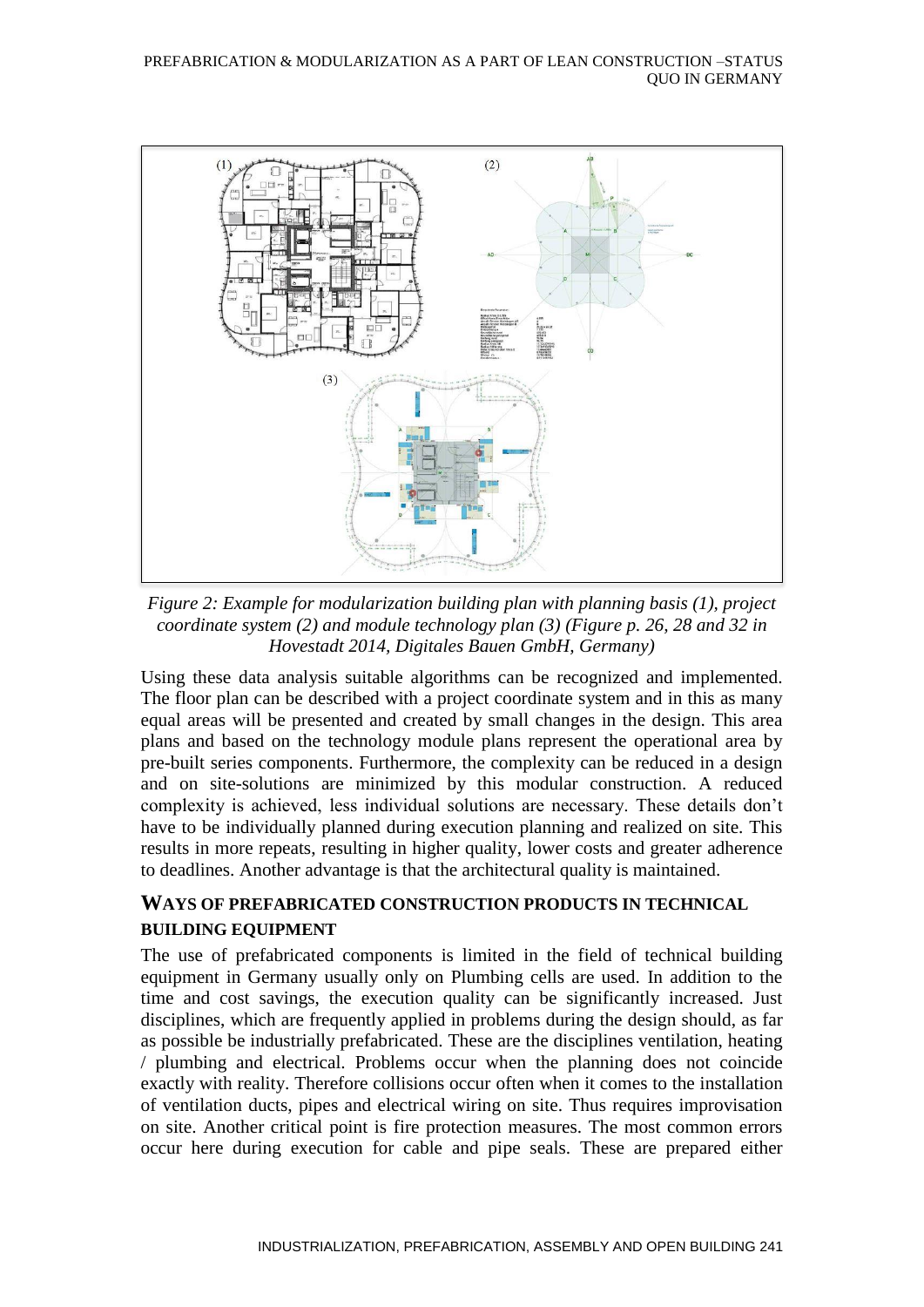incorrectly or lose by subsequent line guides their approval. This is precisely this potential of errors that can be avoided by the use of stationary prefabricated components. Goal is to deliver as much as possible prefabricated on the site, so only a final assembly takes place. That means, that the principle of stationary industrial production adapted to the construction industry.



*Figure 3: Example for prefabricated ceiling module stationary and installation at construction site (Figure p. 24 und 25 in N. U. 2013, USA)*

Reality differs greatly from that vision. However, the technical progress offers many new opportunities. The planning using Building Information Modelling (BIM) lays the foundation for this. Building models can be designed and the structural sequence is also shown. The building model, which is optimized under modularized aspects, sets the parameters for the industrial prefabrication. It will be possible to deliver entire ceiling modules, which are pre-installed with ventilation ducts, pipelines and power lines can already be delivered to the site and they only need to be installed and connected to each other there. This is an exception in Germany. So far the majority still is assembled on the building site in pieces.

The technical requirements are e.g. created by BIM and other programs used for modularization. A stationary production is no problem. One difficulty still has to be eliminated in order to realize prefabrication as mentioned above. That raises the question of the optimal connection technology of these modules. Modern pipes use innovative pressing techniques that replace soldering or welding. With the ventilation ducts the question arises how the ducts can be connected simultaneously while fire protection is guaranteed. Ventilation ducts extend in case of fire and must therefore be provided with fire-resistant joint systems. If possible, this should already been made during prefabrication. Otherwise, it must be done on site and that increases the risk of errors.

There is a big gap to close considering the connection of the electrical wiring. Usually, the cable must be connected to each other by hand individually, which means a lot of effort and thus causes unnecessary costs. Here, it is suitable to develop plug connection systems and further develop existing systems. The target here is to define a common standard that applies across all products and can be used everywhere. The automotive industry has shown us this. As an example of the international ISO 10487 (International Standardizing Organization) standard connector can be called for car radios. Regardless of which radio is installed in the car, it has to be exclusively connected to a plug having to connect properly with each other without any single cable. Comparable standards are important for the construction industry as well and can be optimally implemented especially in the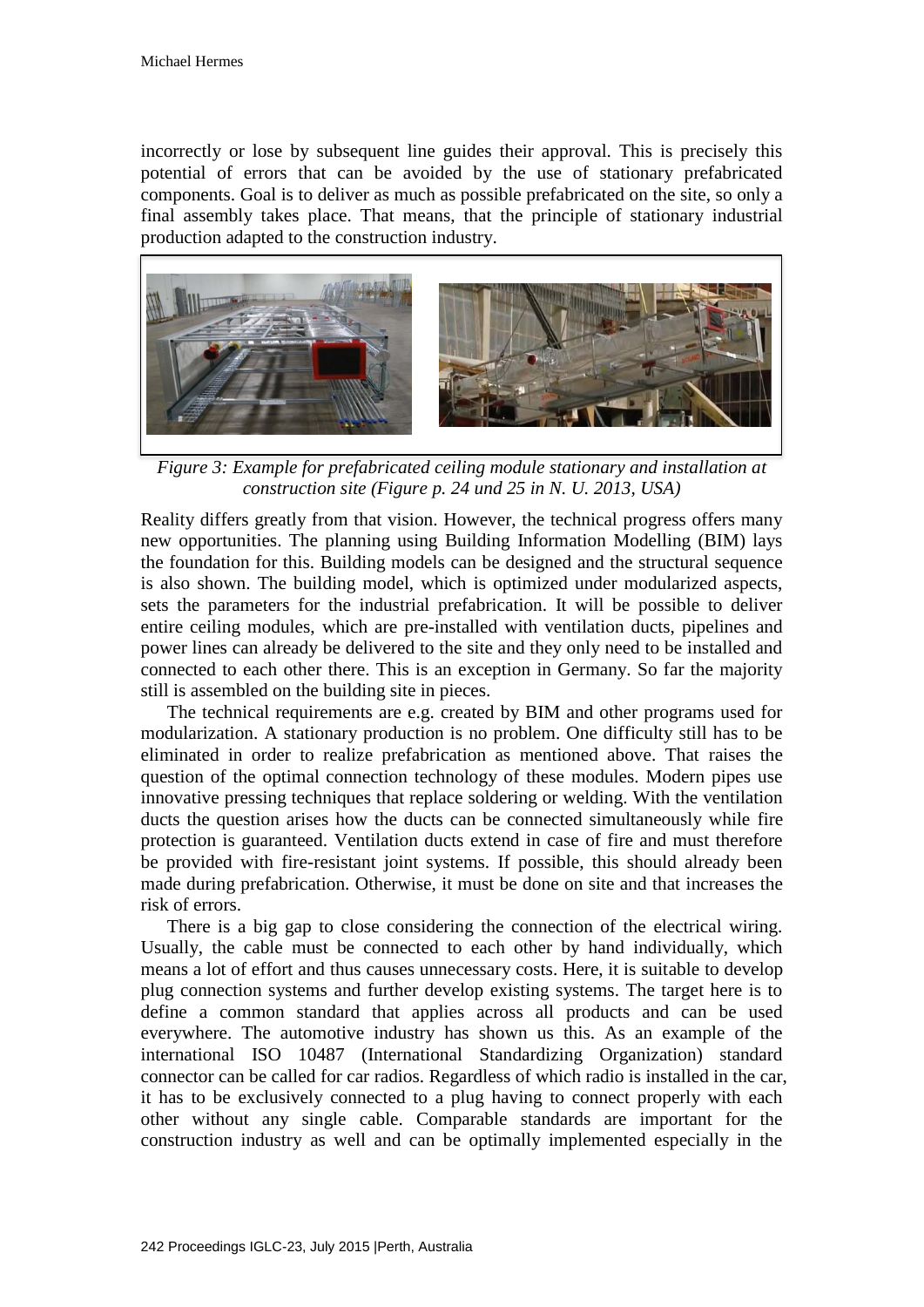prefabrication of modules. Connectors for construction equipment are already made standardized. It's obvious that it would be beneficial for the manufactures to develop and define compulsory standards for connectors. A lot of research in the field of connectivity and modularising mechanical and electrical services is already done by the Loughborough University, UK (Court, et. al., 2006). It is recommended to implement these research results in the construction practice, particularly in Germany



*Figure 4: Standardized connection according to ISO 10487 (1), Connector construction equipment (ITT Corporation, 100 New Wood Road, Watertown, CT 06795, USA)*

# **CONCLUSION**

Modularization and prefabrication can be used alongside many other tools of Lean Construction in order to the objective of continuous improvement. For the application of LPS and LPDS the know-how of manufacturers, suppliers, and construction companies can be shared regarding by available on the market components and products in the planning. Thus, optimal use of prefabricated parts is oriented towards a possible execution. A benchmarking by the Loughborough University, UK shows the effectiveness of the use of prefabricated components (Mawdeslay and Long, 2002). A high degree of serial prefabrication has a number of advantages for a construction project (Pasquire, et al., 2004; Luo, et al., 2005):

- Reduced construction time and saving costs,
- Cost savings as many of the same components that can be produced in series,
- Improved site logistics, as Just-In-Time deliveries may be made attuned to the construction process,
- Reducing the frequency of errors in the execution, being at the construction site for the most part only at the final assembly,
- Improved safety as less work has to be done in harsh conditions at the construction site.

Prefabricated components can be used in the construction industry to a greater extent. There is still a significant need for standardization. To achieve this goal it is necessary that manufacturers develop standards together with construction companies, research institutions and clients. Those standards should be compulsory. Using these standards, the site fabrication can get closer to the already optimized production in the stationary industry. A successful adaptation can increase the productivity in the construction industry (Teichholz, 2013). Construction companies will be enabled to generate adequate return on investments comparable to other business sectors.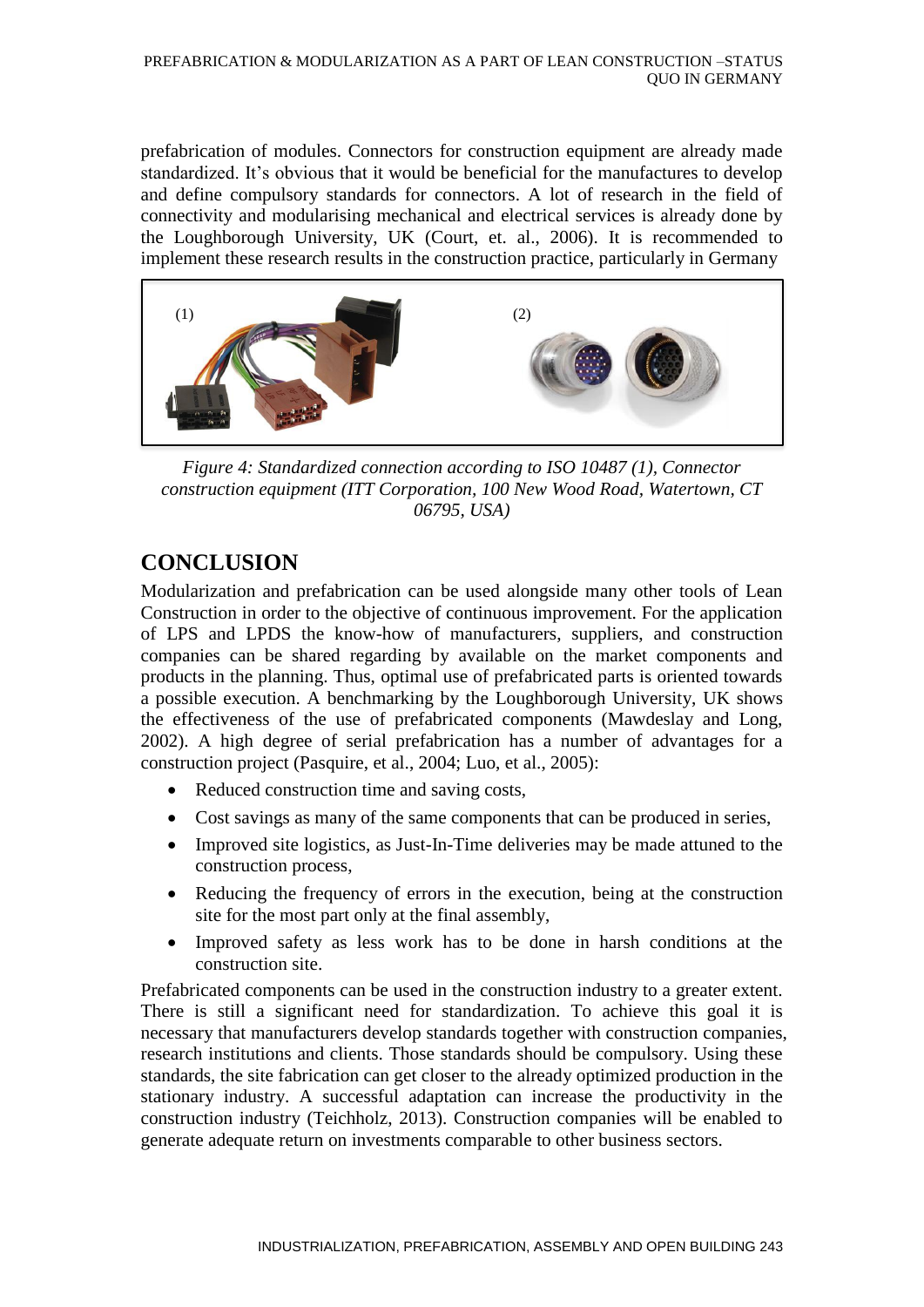Additionally to the research field described in this paper it is important to execute further research. Areas with great potential have been discussed in the IGLC Arena in 2006 by the Loughborough University, UK ("Rapid manufacturing" and "Rapid Prototyping" (Pasquire, et al., 2006)). The steady technical progress in digital building and digital fabrication promotes a wider use of prefabricated components.

## **REFERENCES**

- Aapaoja, A. and Haapasalo, H. 2014. The challenges of standardization of products and processes in construction. . In: *Proc*. 22nd *Ann. Conf. of the Int'l. Group for Lean Construction*. Oslo, Norway, Aug 25-27.
- Ballard, G. 2000. *The Last Planner System of Production Control*, Ph.D. School of Civil Engineering, Faculty of Engineering, University of Birmingham, Great Britain.
- Ballard, G., Tommelein, I., Koskela, L. and Howell, G. 2002. *Lean construction tools and techniques*, Design and Construction – Building in Value, Oxford, UK: Elsevier Science Ltd.
- Ballard, G., and Arbulu, R. 2004. Making Prefabrication Lean. In: *Proc. 12th Annual Conference of the International Group for Lean Construction,* Helsingor, Denmark, 3-5 August.
- Berner, F., Habenicht, I., Kochkine, V., Spieckermann, S. and Väth, C., 2013. *Simulation in manufacturing design of structures* in civil engineering, Bauingenieur (80), pp. 89-97
- Court, P., Pasquire, C., Gibb, A. and Bower, D. 2006. Design of a lean and agile construction system for a large and complex mechanical and electrical project. In: *Proc.* 14<sup>th</sup> *Ann. Conf. of the Int'l. Group for Lean Construction. Santiago, Chile,* Jul 25-27.
- Forbes, L.H. and Ahmed, S.M. 2011. *Modern Construction: Lean Project Delivery and Integrated Practices*. Florida, USA: Taylor and Francis Group.
- Gehbauer, F. 2011. *Lean Management in Construction - Basics -*, White Paper of the Institute for Technology and Management in Construction, Institute of Technology, Karlsruhe, Germany, pp. 11-12
- Gibb, A.G.F. 1999. *Off-site Fabrication: Prefabrication, Pre-assembly and Modularisation*. 2nd Ed. New York, USA: John Wiley and Sons
- Groenmeyer, T. 2012. *Logistics properties from the band standardization in the commercial construction on the example by warehouse logistics properties*, [PhD thesis] Institute for construction industry, University of Kassel, Germany, p. 100
- Hovestadt, V. 2014. *Modular Construction - Building in the area*, VDI expert "Forum Lean Construction" Düsseldorf, Germany, p. 4
- Kirsch, J. 2008. *Organization of building production according to the model of industrial production systems - development of a design model of a holistic production system for the contractor*, in: Gehbauer, F. (editor): Series of the Institute for Technology and Management in Construction at the University of Karlsruhe, series F / Issue 63, both PhD at the University of Karlsruhe, Karlsruhe, university-publishing, Karlsruhe, Germany, p. 41
- Luo, Y., Riley, D. R. and Horman, M. J. 2005. Lean Principles for prefabrication in green design-build (GDB) projects. In: *Proc.* 13<sup>th</sup> *Ann.* Conf. of the Int'l. Group *for Lean Construction*. Sydney, Australia, Jul 19-21.